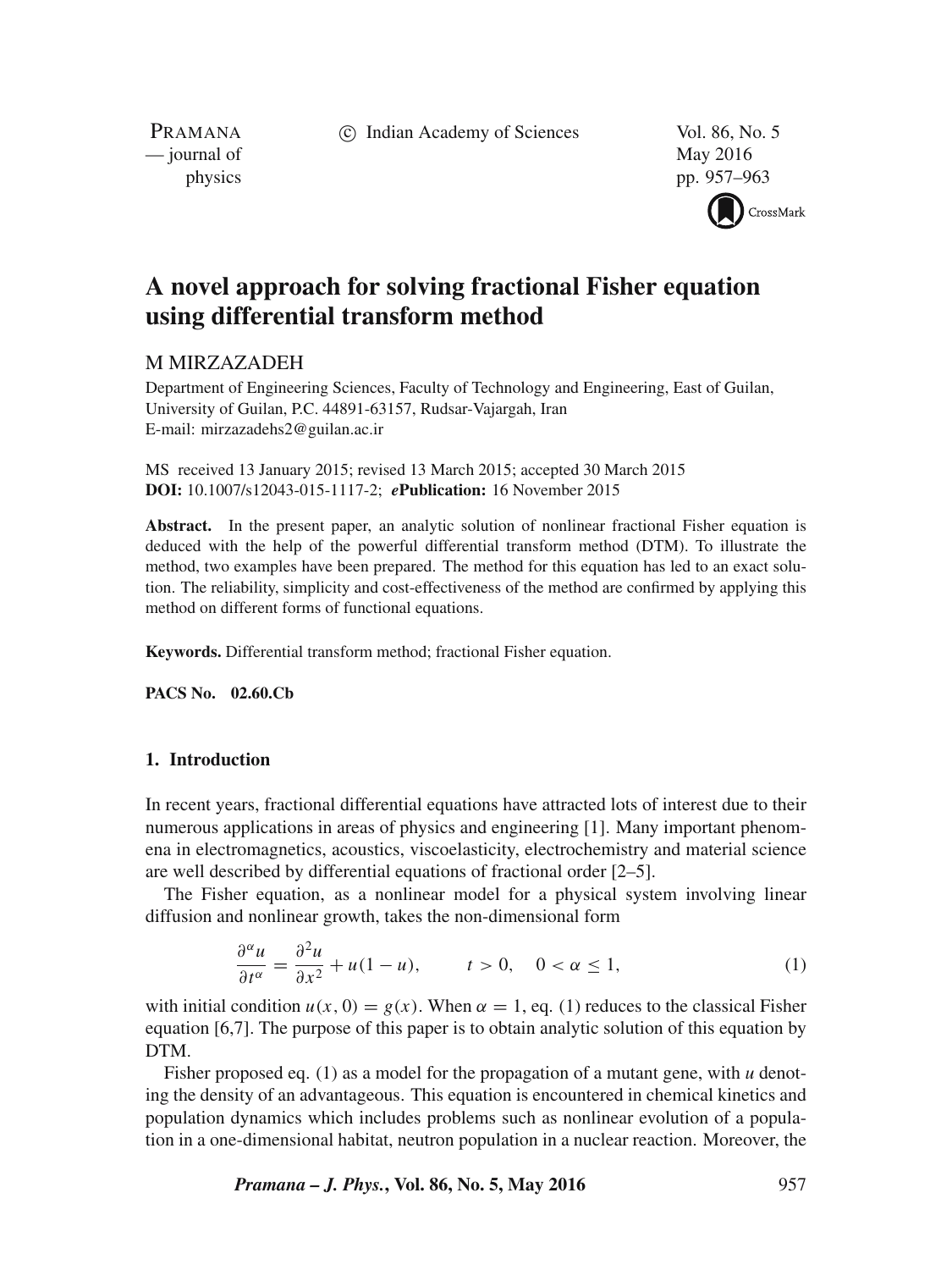# *M Mirzazadeh*

same equation occurs in logistic population growth models, flame propagation, neurophysiology, autocatalytic chemical reactions and branching Brownian motion processes.

The differential transform method was first introduced by Zhou [8] who solved linear and nonlinear initial value problems in electric circuit analysis. This method constructs an analytical solution in the form of polynomial expressions such as Taylor series expansion. But the procedure is easier than the traditional higher-order Taylor series method, which requires symbolic computation of the necessary derivatives of the data functions. The Taylor series method is computationally expensive for higher orders. The differential transform is an iterative procedure for obtaining analytic Taylor series solution of ordinary or partial differential equations.

## **2. Basic definitions**

In this section, we give some basic definitions and properties of the fractional calculus theory which can be found in [4,5].

# DEFINITION 2.1

A real function  $f(x)$ ,  $x > 0$ , is in space  $C_{\mu}$ ,  $\mu \in R$  if there exists a real number  $p > \mu$ , such that  $f(x) = x^p f_1(x)$  where  $f_1(x) \in C[0, \infty]$  and it is said to be in space  $C_{\mu}^m$  if  $f^{(m)} \in C_u$ ,  $m \in N$ .

# DEFINITION 2.2

The Riemann–Liouville fractional integral operator of order  $\alpha \geq 0$ , of a function  $f \in$  $C_{\mu}$ ,  $\mu \ge -1$ , is defined as

$$
J^{\alpha}f(x) = \frac{1}{\Gamma(\alpha)} \int_0^x (x - t)^{\alpha - 1} f(t) dt, \quad \alpha > 0, \ x > 0, \ J^0 f(x) = f(x).
$$

The properties of the operator  $J^{\alpha}$  can be found in [9], and we only mention the following<br>(in this case,  $f \in C$ ,  $\mu > -1$ ,  $\alpha$ ,  $\beta > 0$  and  $\gamma > -1$ ). (in this case,  $f \in C_{\mu}$ ,  $\mu \ge -1$ ,  $\alpha$ ,  $\beta \ge 0$  and  $\gamma > -1$ ):<br>(1)  $J^{\alpha} J^{\beta} f(x) = J^{\alpha+\beta} f(x)$ .

(1)  $J^{\alpha}J^{\beta}f(x) = J^{\alpha+\beta}f(x),$ <br>(2)  $I^{\alpha}I^{\beta}f(x) = I^{\beta}I^{\alpha}f(x)$ (2)  $J^{\alpha}J^{\beta}f(x) = J^{\beta}J^{\alpha}f(x),$ <br>(3)  $I^{\alpha}r^{\gamma} - \Gamma[\gamma + 1]/\Gamma(\alpha + \gamma)$ (3)  $J^{\alpha}x^{\gamma} = [\Gamma(\gamma + 1)/\Gamma(\alpha + \gamma + 1)]x^{\alpha + \gamma}$ .

Riemann–Liouville derivative has certain disadvantages when trying to model realworld phenomena with fractional differential equations. Therefore, we shall introduce a modified fractional differential operator  $D_*^{\alpha}$  proposed by Caputo, in his work [5] on the theory of viscoelasticity theory of viscoelasticity.

#### DEFINITION 2.3

The fractional derivative of  $f(x)$  in the Caputo sense is defined as

$$
D_{*}^{\alpha} f(x) = J^{m-\alpha} D^{m} f(x) = \frac{1}{\Gamma(m-\alpha)} \int_{0}^{x} (x-t)^{m-\alpha-1} f^{(m)}(t) dt,
$$

for  $m - 1 < \alpha \le m$ ,  $m \in N$ ,  $x > 0$ ,  $f \in C_{-1}^{m}$ .

The following two properties of this operator will be used in what follows.

958 *Pramana – J. Phys.***, Vol. 86, No. 5, May 2016**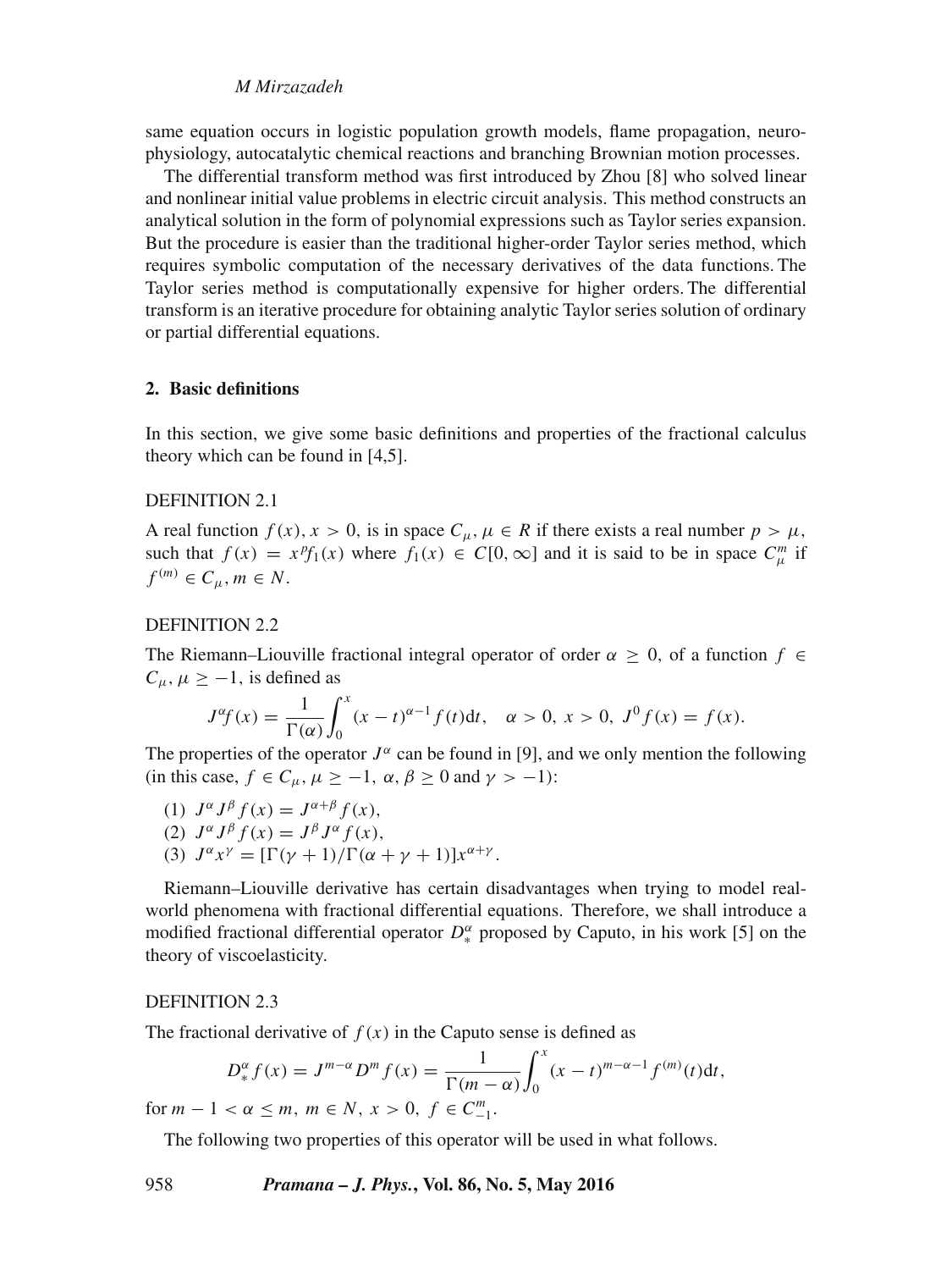*Lemma* 2.4*. If*  $m - 1 < \alpha \le m$  *and*  $f \in C_{\mu}^{m}$ ,  $\mu \ge -1$ , *then* 

$$
D_{*}^{\alpha}J^{\alpha}f(x) = f(x)
$$

*and*

$$
J^{\alpha}D_{*}^{\alpha}f(x) = f(x) - \sum_{k=0}^{m-1} f(0^{+})\frac{x^{k}}{k!}, \quad x > 0.
$$

The Caputo fractional derivative is considered here, because it allows traditional initial and boundary conditions to be included in the formulation of the problem. In this paper, we have considered nonlinear fractional gas dynamics equation, where the unknown function  $u = u(x, t)$ , assumed to be a causal function of fractional derivatives, is taken in Caputo sense as follows:

#### DEFINITION 2.5

For *m* as the smallest integer that exceeds  $\alpha$ , the Caputo time-fractional derivative operator of order  $\alpha > 0$ , is defined as

$$
D_{\ast t}^{\alpha}u(x,t) = \frac{\partial^{\alpha}u(x,t)}{\partial t^{\alpha}} = \begin{cases} \frac{1}{\Gamma(m-\alpha)} \int_{0}^{t} (t-\tau)^{m-\alpha-1} \frac{\partial^{m}u(x,\tau)}{\partial \tau^{m}} d\tau, & m-1 < \alpha < m, \\ \frac{\partial^{m}u(x,t)}{\partial t^{m}}, & \alpha = m \in N. \end{cases}
$$

For more information on the mathematical properties of fractional derivatives and integrals, one can consult refs [1–7,10].

# **3. Generalized two-dimensional differential transform method**

DTM is an analytic method based on the Taylor series expansion which constructs an analytical solution in the form of a polynomial. The traditional high-order Taylor series method requires symbolic computation. However, DTM obtains a polynomial series solution by means of an iterative procedure. This method is well addressed in [8]. The proposed method is based on a combination of classical two-dimensional DTM and generalized Taylor's formula.

Consider a function of two variables  $u(x, y)$ , and suppose that it can be represented as a product of two single-variable functions, i.e.,  $u(x, y) = f(x)g(y)$ . Based on the properties of generalized two-dimensional differential transform [11–14], the function  $u(x, y)$  can be represented as

$$
u(x, y) = \sum_{k=0}^{\infty} F_{\alpha}(k)(x - x_0)^{k\alpha} \sum_{h=0}^{\infty} G_{\beta}(h)(y - y_0)^{h\beta}
$$
  
= 
$$
\sum_{k=0}^{\infty} \sum_{h=0}^{\infty} U_{\alpha, \beta}(k, h)(x - x_0)^{k\alpha} (y - y_0)^{h\beta},
$$
 (2)

*Pramana – J. Phys.***, Vol. 86, No. 5, May 2016** 959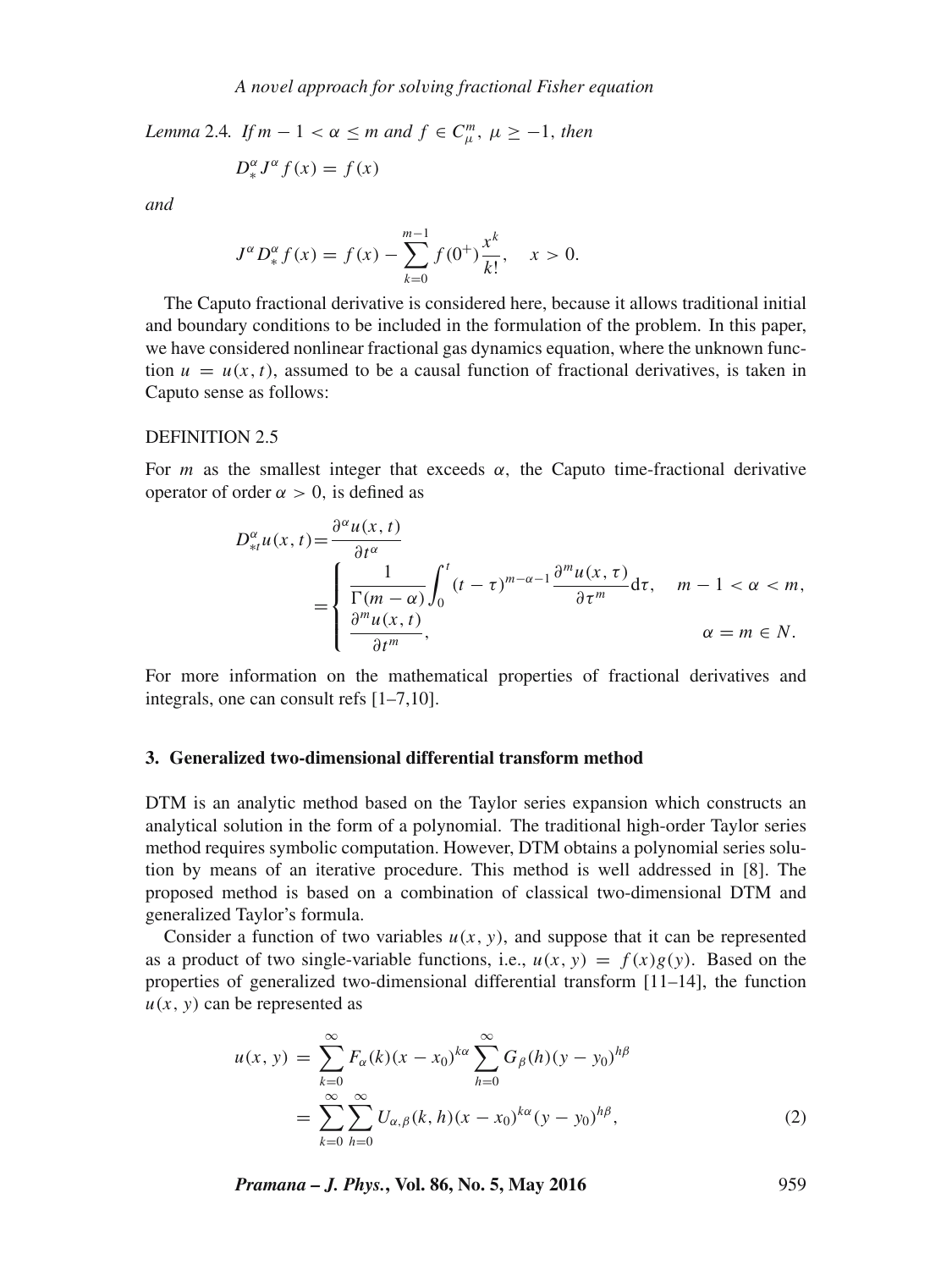| Original function                                 | Transformed function                                                                                                                                                     |
|---------------------------------------------------|--------------------------------------------------------------------------------------------------------------------------------------------------------------------------|
| $u(x, y) = g(x, y) \pm h(x, y)$                   | $U_{\alpha,\beta}(k,h) = G_{\alpha,\beta}(k,h) \pm H_{\alpha,\beta}(k,h)$                                                                                                |
| $u(x, y) = \lambda g(x, y)$                       | $U_{\alpha,\beta}(k, h) = \lambda G_{\alpha,\beta}(k, h)$                                                                                                                |
| $u(x, y) = g(x, y)h(x, y)$                        | $k-h$<br>$U_{\alpha,\beta}(k,h) = \sum \sum G_{\alpha,\beta}(r,h-s)H_{\alpha,\beta}(k-r,s)$<br>$r = 0$ s=0                                                               |
| $u(x, y) = (x - x_0)^{m\alpha}(y - y_0)^{n\beta}$ | $U_{\alpha,\beta}(k, h) = \delta(k - m, h - n) = \begin{cases} 1, & k = m, h = n \\ 0, & \text{otherwise} \end{cases}$<br>$k \thinspace k-r \thinspace h \thinspace h-s$ |
| $u(x, y) = g(x, y)h(x, y)v(x, y)$                 | $U_{\alpha,\beta}(k,h) = \sum_{\alpha,\beta} \sum_{\alpha,\beta} \sum_{\beta,\beta} G_{\alpha,\beta}(r,h-s-p) H_{\alpha,\beta}(t,s)$<br>$r=0$ t=0 s=0 p=0                |
|                                                   | $\times V_{\alpha,\beta}(k-r-t, p)$                                                                                                                                      |
|                                                   | $u(x, y) = D_{*x_0}^{\alpha} g(x, y), 0 < \alpha \le 1$ $U_{\alpha, \beta}(k, h) = \frac{\Gamma(\alpha(k+1) + 1)}{\Gamma(\alpha k + 1)} G_{\alpha, \beta}(k+1, h)$       |

**Table 1.** Basic properties of the two-dimensional differential transform.

where  $0 < \alpha, \beta \le 1$ ,  $U_{\alpha,\beta}(k, h) = F_{\alpha}(k)G_{\beta}(h)$  is called the spectrum of  $u(x, y)$ . The generalized two-dimensional differential transform of the function  $u(x, y)$  is given by

$$
U_{\alpha,\beta}(k,h) = \frac{1}{\Gamma(\alpha k + 1)\Gamma(\beta h + 1)} \left[ (D_{*x_0}^{\alpha})^k (D_{*y_0}^{\beta})^h u(x, y) \right]_{(x_0, y_0)},
$$
(3)

where

$$
(D_{\ast x_0}^\alpha)^k = \underbrace{D_{\ast x_0}^\alpha \dots D_{\ast x_0}^\alpha}_{k}
$$

When  $\alpha = 1$  and  $\beta = 1$ , the generalized two-dimensional differential transform (2) reduces to the classical two-dimensional differential transform reduces to the classical two-dimensional differential transform.

Let  $U_{\alpha,\beta}(k, h)$ ,  $G_{\alpha,\beta}(k, h)$ ,  $V_{\alpha,\beta}(k, h)$  and  $H_{\alpha,\beta}(k, h)$  be the differential transformations of the functions  $u(x, y), g(x, y), v(x, y)$  and  $h(x, y)$ . From eqs (2) and (3), some basic properties of the two-dimensional differential transform are introduced in table 1.

Then the generalized differential transform (3) becomes

$$
U_{\alpha,\beta}(k,h)=\frac{1}{\Gamma(\alpha k+1)\Gamma(\beta h+1)}\left[D_{*x_0}^{\alpha k}(D_{*y_0}^{\beta})^h u(x,y)\right]_{(x_0,y_0)}.
$$

If

$$
u(x, y) = D_{x_0}^{\gamma} v(x, y), \quad m - 1 < \gamma \le m
$$
 and  $v(x, y) = f(x)f(y),$ 

then

$$
U_{\alpha,\beta}(k,h) = \frac{\Gamma(\alpha k + \gamma + 1)}{\Gamma(\alpha k + 1)} V_{\alpha,\beta}(k + \gamma/\alpha, h).
$$

The proofs of these properties can be found in [9,11,15].

# **4. Numerical example**

In this section, differential transform method (DTM) will be applied for solving Fisher equation. The results reveal that the method is very effective and simple.

# 960 *Pramana – J. Phys.***, Vol. 86, No. 5, May 2016**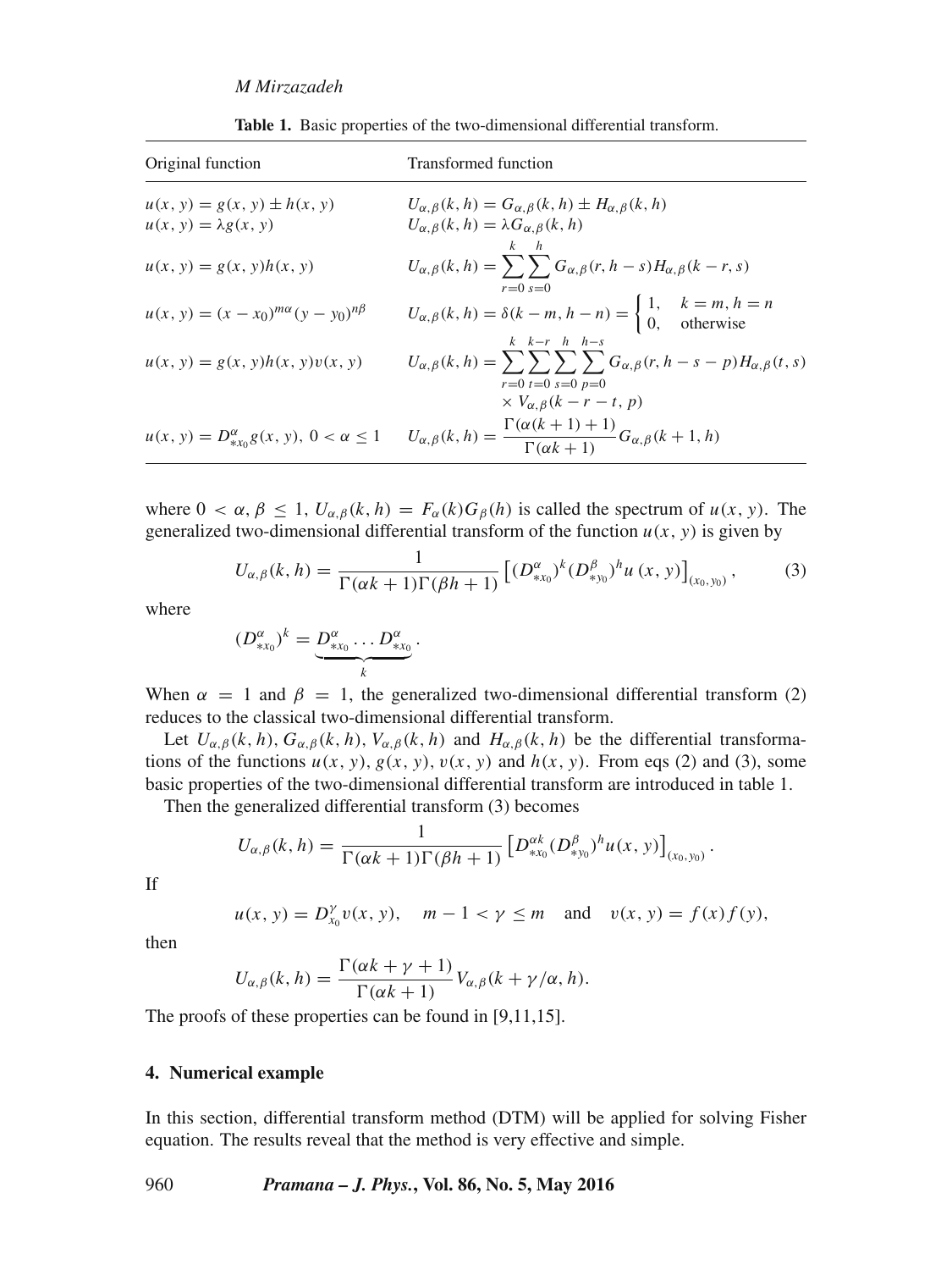*Example* 1*.* Consider the following Fisher equation with the initial condition

$$
\frac{\partial^{\alpha} u}{\partial t^{\alpha}} = u_{xx} + u(1 - u),\tag{4}
$$

$$
u(x, 0) = \lambda.
$$
 (5)  
Taking the differential transform of (4), leads to

$$
\frac{\Gamma(\alpha(h+1)+1)}{\Gamma(\alpha h+1)}U_{\alpha,1}(k, h+1) - (k+1)(k+2)U_{\alpha,1}(k+2, h) -U_{\alpha,1}(k, h) + \sum_{r=0}^{k} \sum_{s=0}^{h} U_{\alpha,1}(r, h-s)U_{\alpha,1}(k-r, s) = 0.
$$

From the initial condition given by eq. (5), we obtain

$$
U_{\alpha,1}(k,0) = \begin{cases} \lambda, & k = 0, \\ 0, & k = 1, 2, \dots \end{cases}
$$

Substituting all  $U(k, h)$  into eq. (2), the series solution form will be obtained

$$
u(x,t) = \lambda \left( 1 + (1 - \lambda) \frac{t^{\alpha}}{\Gamma(\alpha + 1)} + (1 - \lambda)(1 - 2\lambda) \frac{t^{2\alpha}}{\Gamma(2\alpha + 1)} + \cdots \right).
$$

As  $\alpha = 1$ , this series has the closed form  $\lambda e^{t}/(1 - \lambda + \lambda e^{t})$ , which is an exact solution of the classical Fisher equation (figures 1 and 2) of the classical Fisher equation (figures 1 and 2).

*Example* 2*.* In this example, consider the inhomogeneous fractional Fisher equation

$$
\frac{\partial^{\alpha} u}{\partial t^{\alpha}} = u_{xx} + 6u(1 - u),
$$
\n(6)

with initial condition,

$$
u(x, 0) = \frac{1}{(1 + e^x)^2}.
$$
 (7)



**Figure 1.** Plots of solution of Example 1, for  $\lambda = 2$ ,  $\alpha = 1$ .

*Pramana – J. Phys.***, Vol. 86, No. 5, May 2016** 961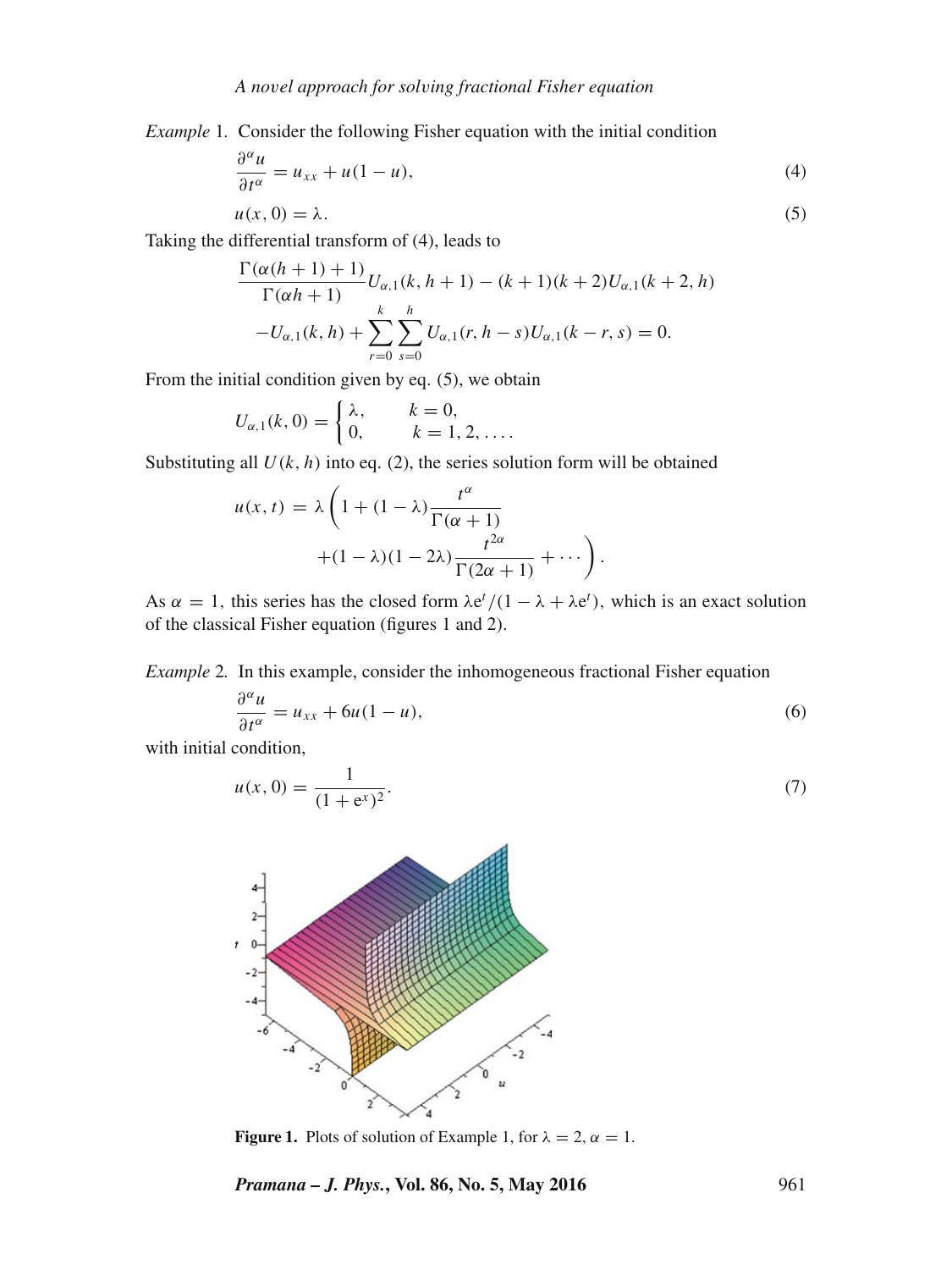*M Mirzazadeh*



**Figure 2.** Plots of solution of Example 2, for  $\alpha = 1$ .

One can readily find the differential transform of (6), as follows:

$$
\frac{\Gamma(\alpha(h+1)+1)}{\Gamma(\alpha h+1)}U_{\alpha,1}(k, h+1) - (k+1)(k+2)U_{\alpha,1}(k+2, h)
$$

$$
-6U_{\alpha,1}(k, h) + 6\sum_{r=0}^{k} \sum_{s=0}^{h} U_{\alpha,1}(r, h-s)U_{\alpha,1}(k-r, s) = 0.
$$

For the special case  $\alpha = 1$ , the solution will be as follows:

$$
u(x, t) = \frac{1}{(1 + e^{x - 5t})^2},
$$
  
which is an exact solution.

## **5. Conclusion**

In this paper, application of DTM to fractional Fisher equation has been presented successfully. The results show that differential transform method is a powerful and efficient technique for finding analytical solutions for nonlinear partial differential equations of fractional order. The lesser computation time required for this method compared to the time required in Adomian decomposition method (ADM) and the rapid convergence shows that the method is reliable. DTM also gives a significant improvement in solving partial differential equations over existing methods. In comparison with ADM, the main advantage of DTM is that this method provides solution of the problem without calculating Adomian's polynomials. In this paper, we used the Maple Package, to calculate the series obtained by differential transform method.

# **Acknowledgement**

The author would like to present his sincere note of thanks and appreciation to the referee for valuable and helpful comments with suggestions.

# **References**

[1] K S Miller and B Ross, *An introduction to the fractional calculus and fractional differential equations* (Wiley, New York, 1993)